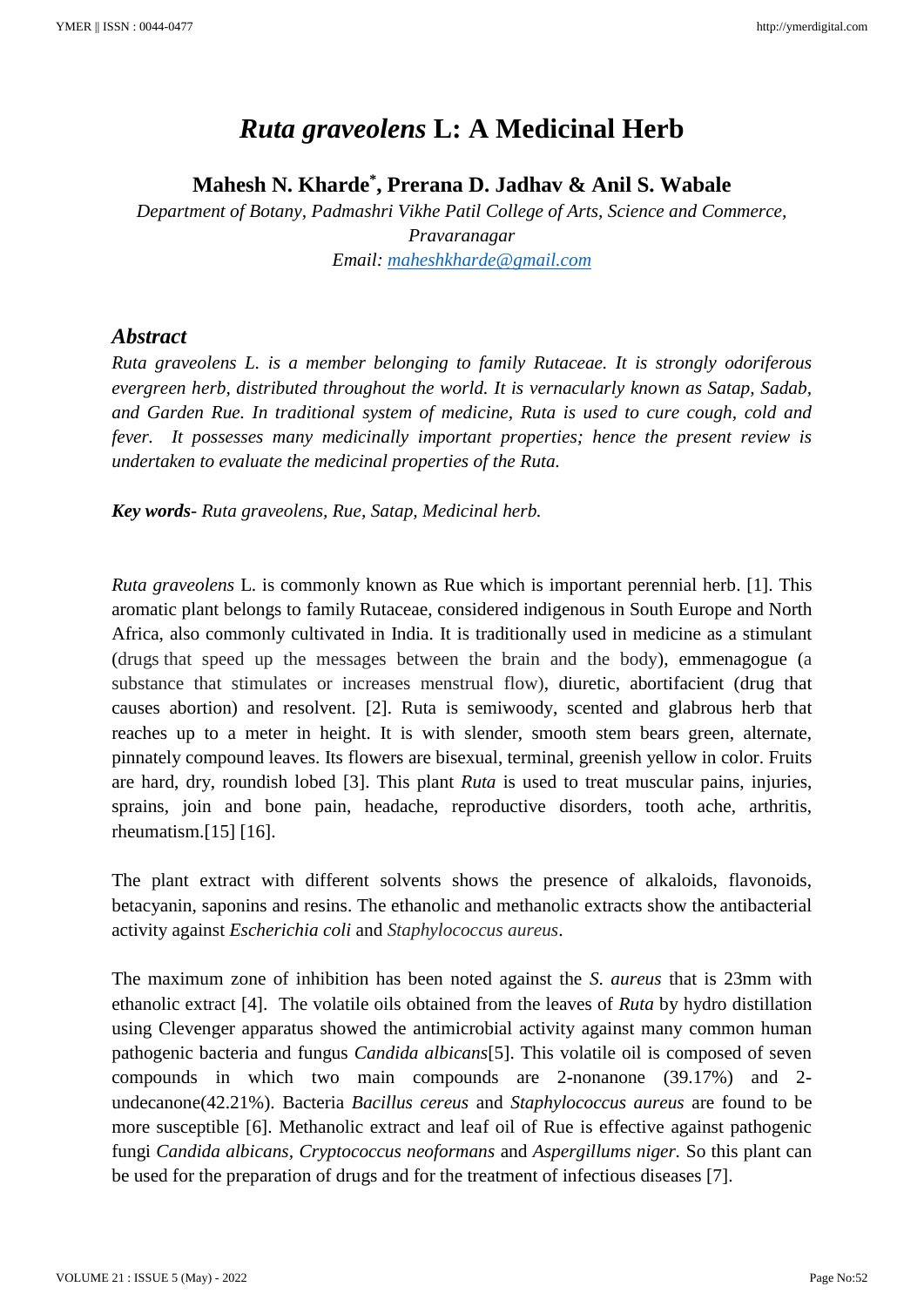The extract also exhibits inhibitory activity against *Bacillus subtilis*, *Listeria monocytogenes, Staphylococcus aureus* and *Streptococcus pyogenes*. Results had revealed that it possesses strong cytotoxic activity for the MeOH, EtOAC and petroleum ether extracts and moderate for H2O/MeOH extract [8]. Microbe *K. pneumonia* [9] and *S.typhi* [10] also showed the zone of inhibition [9]. However *Pseudomonas fluroscence* and *Micrococcus leteus* were found resistant to the leaf extract [10].

*R. graveolens* also has a significant potential as a natural antioxidant. When the alcoholic extract was tested and compared with the Butylated Hydroxy Anisole (BHA), it showed the presence of antioxidant activity. It was done by the DPPH scavenging assay [10][11]. *Ruta* has anticancerous potential which was determined by MTT assay against MCF7 breast cancer line [10]. Anti-inflammatory activity also has been discovered in the *Ruta graveolens*. The plant *Ruta* contains more than 210 a pharmaceutically active compound among which 'rutin' is an important flavanol glycoside [13]. Rutin is active bioconstituent which protects against diethylinitrosamine (DEN) induced renal toxicity in albino rats [14].

## **Conclusion-**

The objective of this Review was to reveal the medicinal importance of the *Ruta graveolens* L. It is evident that Ruta has pharmacological potential that it can be useful for the development of new drugs to treat many diseases. This article provides basis for the researchers who are interested in the development of remedies from traditionally used medicinal plants to cure diseases of today's world.

## **References -**

- 1. J.Asgarpanah, R.Khoshkam. 2012,Phytochemistry and Pharmacological properties of *Ruta graveolens* L. Journal Of Medicinal Plants Research*.*6(23):3942-3949.
- 2. S.AParray, J.U.Bhat, G.Ahmad, N.Jahan, G.Sofi, S.M.F.Iqbal., 2012, *Ruta graveolens*: from Traditional System of Medicine to Modern Pharmacology: an overview. American Journal of Pharmatech Research*.*2 (2):237-252.
- 3. R.Kannan, U.V.Babu, (2012). Identity and pharmacognosy of *Ruta graveolens* Linn. Ancient Science of Life*.* 32(1):16-19.
- 4. V.Renugadevi, Dr.RS.Meerabai, 2016, Phytochemical analysis and Antimicrobial activity of leaf extract of *Ruta graveolens* L. Journal of International Academic Research for Multidisciplinary.4 (3):57-65.
- 5. D.N.Reddy, A.J.Al-Rajab, 2016, Chemical composition, antibacterial and antifungal activities of *Ruta graveolens*Volatile oils. *Cogent chemistry*.2 (1220055):1-11.
- 6. J.F.Franca Orlanda, A.R.Nascimento, 2015, Chemical composition and antibacterial activity of *Ruta graveolens* L. (Rutaceae) volatile oils, from Sao Luis, Maranhao, Brazil. South African Journal of Botany.99:103-106.
- 7. A.Kengar, G.Paratkar,2014, Antifungal activity of phytoconstituents of *Ruta graveolens* L. *Bionano Frontier*.7 (1):61-64.